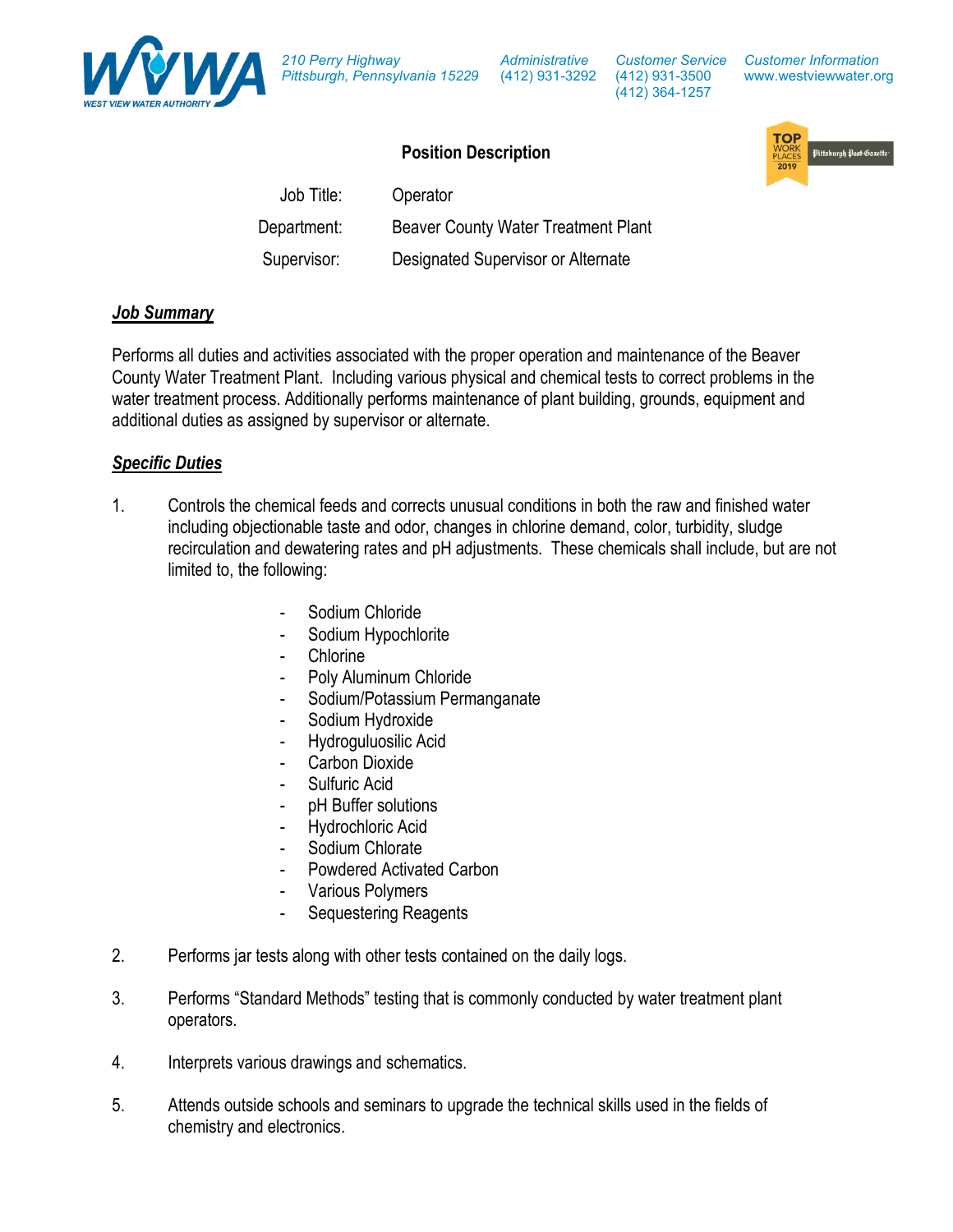- 6. Utilizes the authority's computerized control and asset management systems.
- 7. Operates authority vehicles and equipment as necessary. Maintains the cleanliness of the vehicles, equipment and operating areas.
- 8. Operates remote raw water and booster pump stations and performs station maintenance as required on all shifts. Requires at a minimum, on day shift, inspection of the raw water pump facility.
- 9. Operates and maintains the plant sludge dewatering facility as well as scheduling the disposal of dried sludge containers.
- 10. Keeps and maintains logs and records of plant operation including; pumpage, inventory, meter readings, charts, chemicals, telephone messages, radio messages and river conditions.
- 11. Performs maintenance activities on plant machinery, equipment and facilities including; pumps, motors, mechanical and appurtenant equipment. Changes equipment oil and lubricates as required. Works with electrician and maintenance personnel to perform scheduled and preventative maintenance as required. Paints machinery, equipment and building surfaces as required.
- 12. Performs maintenance and calibrations on plant instruments and meters including; PH, turbidity, conductivity, and chlorine analyzers.
- 13. Performs cleaning maintenance on physical plant and equipment including; floors, walls, ceilings, carpets, lavatories, kitchen, storage areas, windows, air filters, light fixtures, stainless steel and terrazzo.
- 14. Operates and Maintains plant Sodium Hypochlorite Generating Systems which includes brine and chemical storage equipment.
- 15. Operates manual and powered valves as required.
- 16. Cleans and maintains driveway and grounds as directed including snow, ice, and dirt removal. Cuts, trims, and waters grass and shrubs.

The intent of this job description is to provide a representative summary of the major duties and responsibilities performed by the incumbents of the job. Incumbents may be required to perform job related tasks other than those specifically presented in this description.

### *Qualifications and Job Requirements*

To perform this job successfully, an individual must be able to perform each essential duty satisfactorily. The requirements listed below are representative of the knowledge, skill, and/or ability required. Reasonable accommodations may be made to enable individuals with disabilities to perform the essential functions.

### **Education and/or Experience**

Five years relevant water treatment operator experience and or water treatment operator license. An operator's examination pass letter is acceptable with the expectation that the Operators Class A certification must be obtained within 5 years of hire date in the Operator position.